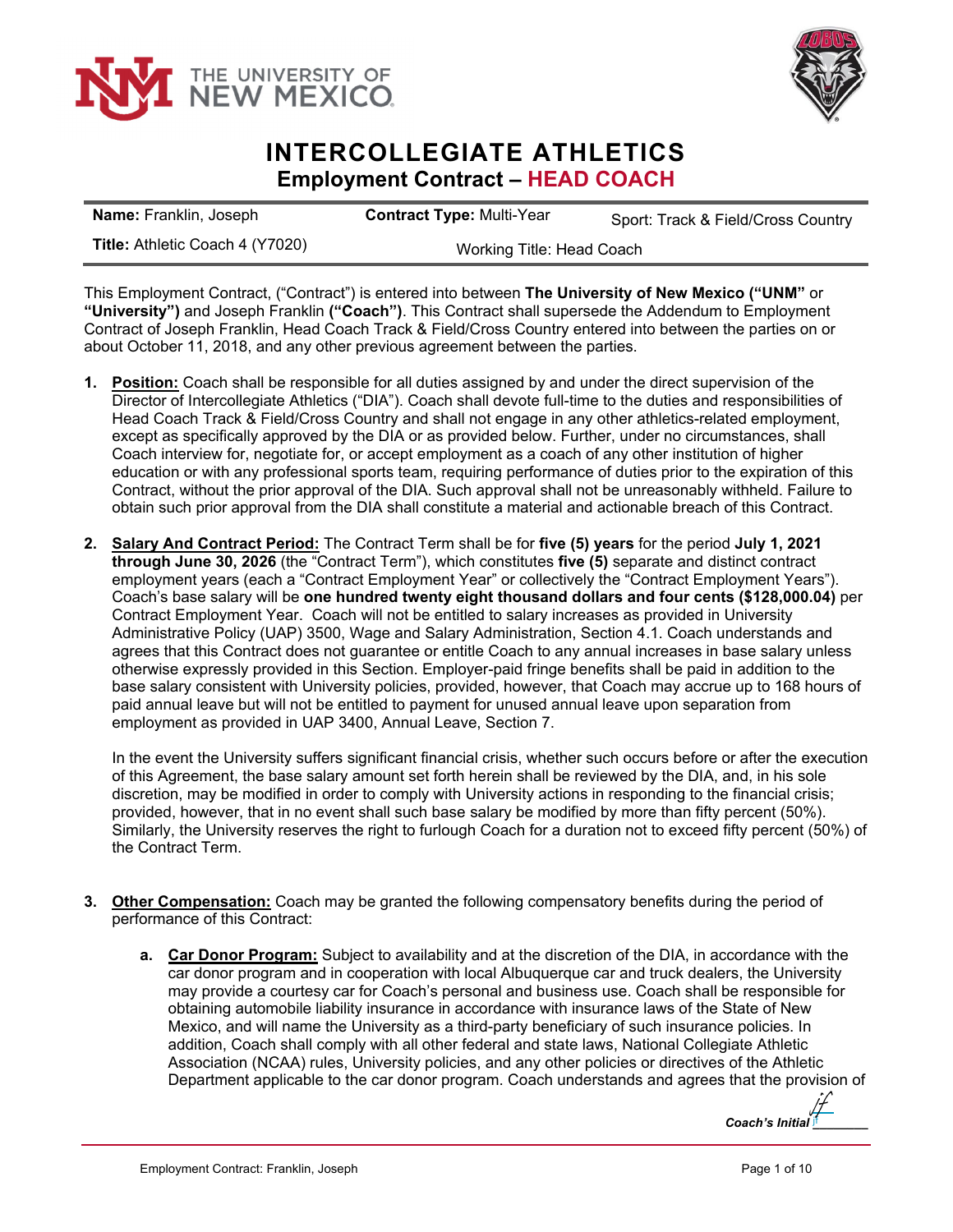a courtesy car is in the exclusive discretion of the DIA, and that Coach will surrender any courtesy car provided upon request of the DIA. Coach further understands and agrees that any courtesy car provided pursuant to this Section constitutes taxable compensation to Coach and that Coach is solely responsible for the tax consequences associated therewith.

**4. Incentive Salary:** In addition to the compensation set forth above, Coach is eligible for incentive payments according to the following categories of professional achievement.

| а. | <b>Team Achievement</b>                                                                                                         |          |  |
|----|---------------------------------------------------------------------------------------------------------------------------------|----------|--|
|    | Fifth-tenth place NCAA team finish at NCAA Championship Meet                                                                    | \$10,000 |  |
|    | Second-fourth place NCAA team finish at NCAA Championship Meet<br>ii.                                                           | \$12,500 |  |
|    | <b>NCAA National Champion</b><br>Ш.                                                                                             | \$20,000 |  |
|    | 1. A maximum of one incentive payment pursuant to subsections 4.a.ii and 4.a.iii may<br>be earned per Contract Employment Year. |          |  |
| b. | Coaching Recognition                                                                                                            |          |  |
|    | Mountain West Coach of the Year                                                                                                 | \$2,500  |  |
|    | ii.<br>National Coach of the Year                                                                                               | \$5,000  |  |
|    | 1. A maximum of one incentive payment pursuant to subsection 4.b may be earned per                                              |          |  |
|    | <b>Contract Employment Year.</b>                                                                                                |          |  |
| C. | Student Athlete Academic Performance                                                                                            |          |  |

i. Academic Performance Rating (APR) 980 or higher  $$2,500$ 

If multiple Track and Field / Cross Country programs meet the post-season achievement or coaching recognition criteria given in this Section, a maximum of one incentive payment for post-season achievement and one incentive payment for coaching recognition shall be paid per Contract Year, not to exceed a total incentive payment of **Twenty-seven Thousand Five-hundred Dollars (\$27,500.00).** 

Coach will be eligible for incentive salary payments after completing the Contract Employment Year in which the incentive is earned. Incentive payments, if any will be paid no later than **ninety (90) days** after the end of such Contract Employment Year. Coach understands and agrees that incentive payments, if any, are taxable compensation and that Coach is solely responsible for the tax consequences associated therewith.

Coach may request that the University pay any portion or all of the incentive payments earned under this Section to one or more full-time assistant coaches of the Track/Cross Country coaching staff who are under Coach's direct supervision and control. Coach shall inform the DIA of this request in writing no later than **thirty (30)** days after the end of the Contract Employment Year in which the incentive is earned, and shall specify what amounts are to be paid to him and to his staff members, respectively. The DIA may, in his sole discretion, approve, modify or reject Coach's request. If approved, the University shall pay the incentives earned under this Section as requested by Coach.

The incentives contemplated by this section are contingent upon sufficient appropriations being available to fund them. In the event that, in any Contract Employment Year the legislature of the state of New Mexico reduces its appropriation to the University or to the Athletic Department, below the current level as of the effective date of this Agreement, these incentives shall be paid in the reasonable discretion of the DIA.

**5. Independent Income:** Subject to compliance with Athletics Department, University, MWC and NCAA policies, as currently in force and from time to time amended, and with advance written permission of the DIA, Coach may earn other athletics-related income during the period of this Contract. Coach understands and agrees that such activities are independent of Coach's University employment and the University shall have no liability or responsibility for any claims arising therefrom. Coach agrees to indemnify the University and hold it harmless from any claims arising out of any independent contractual or other business and/or employment arrangements with third parties. Coach's advance written requests pursuant to this Section shall

*Coach's Initial [\\_\\_\\_\\_\\_\\_\\_\\_](https://secure.na2.echosign.com/verifier?tx=CBJCHBCAABAARaN69nCat8c7HBoDWEQIweKpNJFbQ2Hl)*  jf jf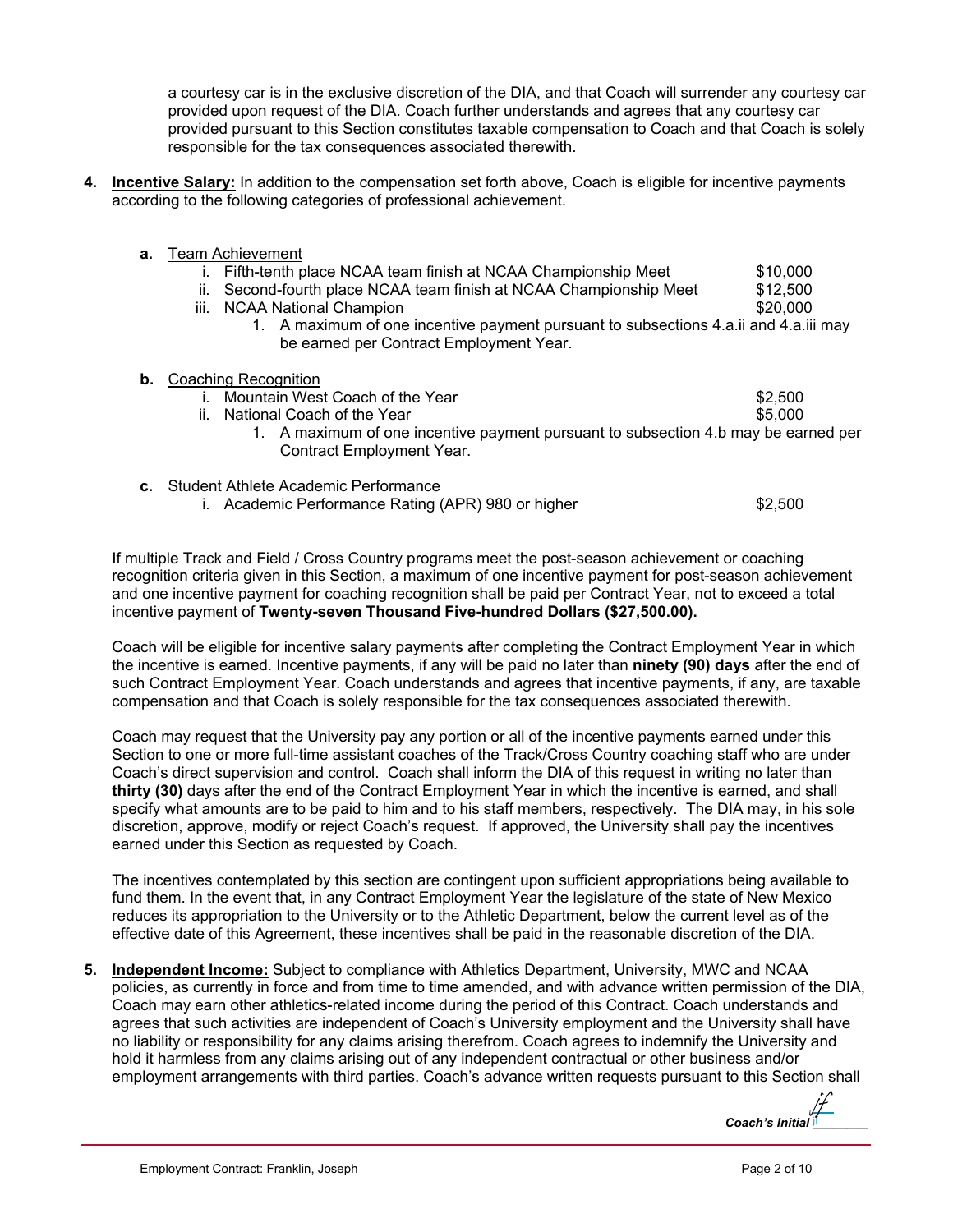include the sources and amounts of any independent income contemplated by this Section. Coach understands and agrees that Coach is solely responsible for any tax liability associated with such activities.

With the written permission of the DIA, Coach may organize and conduct a camp, clinic, lessons, or sports league pursuant to the Athletics Department's summer camp policy. Coach understands and agrees to comply with the terms UNM Athletics' Camp Manual Policy and Procedures provided by the UNM Athletics Compliance office including, but not limited to, income reporting and background checks. These activities are performed in addition to Coach's assigned duties and responsibilities, and shall not interfere with those assigned duties and responsibilities. Coach shall receive no compensation from the University in connection with these activities. Coach understands and agrees that Coach is solely responsible for any tax liability associated with such activities and that the University shall have no liability or responsibility for any claims arising therefrom. Coach shall be responsible for obtaining general liability insurance in accordance with insurance laws of the State of New Mexico, and will name the University as a third-party beneficiary of such insurance policies. Coach agrees to indemnify the University and hold it harmless from any claims arising out of any camp-related activities.

- **6. Community Engagement**: On behalf of the University, Coach may host high school, collegiate and community track meets in Albuquerque, NM. Proceeds from these meets shall be deposited to the University's Track & Field/Cross Country Enhancement Account (index 925005) ("Account"). Subject to availability and at the sole discretion of the Director of Athletics, Coach may request that the University pay a portion of the revenue earned under this Section to himself and/or one or more of the full-time assistant coaches who are under Coach's direct supervision and control as an incentive. Coach shall inform the DIA of this request in writing no later than thirty (30) days after the end of the Contract Employment Year in which the incentive is earned, and shall specify what amounts are to be paid to him and/or his staff members. The DIA may, in his sole discretion, approve, modify or reject Coach's request. If approved, the University shall pay the incentives earned under this Section as requested by Coach; provided, however, that a minimum year to year carry-forward balance of \$20,000 shall be required in the Account upon June 30 of each fiscal year. Coach understands and agrees, and will inform his staff, that incentive payments, if any, are taxable compensation and that Coach is solely responsible for the tax consequences associated therewith.
- **7. Duties and Responsibilities:** Under the supervision and direction of the DIA, Coach shall be responsible for the strategic planning, supervision, management, direction and leadership of the University's Intercollegiate Track & Field/Cross Country Program in an efficient and effective manner to achieve the goals and objectives of the Program and the Department of Intercollegiate Athletics as established by the DIA. Said goals and achievements shall be in concert with the mission of the Department of Intercollegiate Athletics and the University, including the planning development, implementation and maintenance of an NCAA Division I Track & Field/Cross Country program that is characterized by excellence, exemplified by academic achievement and development of character, maturity and a sense of fair play in Track & Field/Cross Country. To that end:
	- **a.** Coach shall perform his duties and responsibilities under this Contract to the reasonable satisfaction of the DIA, including but not limited to the supervision and evaluation of assistant coaches and those support staff who report to Coach, provision of leadership for the effective recruiting, coaching and instruction of student athletes as well as all responsibilities normally associated with and performed by a Head Coach of an NCAA Division I Track & Field/Cross Country program at a member institution of the Mountain West Conference or other major NCAA Division I institution. Coach agrees to maintain a courteous and collegial working relationship with Athletics Department staff. Coach shall perform all duties set forth in this Contract and reasonably assigned by the DIA including, without limitation, assisting in the development and implementation of recruiting plans and strategies consistent with all applicable NCAA and MWC regulations; and, in general shall be responsible for evaluating, recruiting training conditioning, instructing, supervising, disciplining and coaching student athletes to prepare them to compete in the MWC and against college competition at the national level.
	- **b.** Coach shall require and use his best efforts to ensure that institutional control of the Track & Field/Cross Country program is sustained through the development, implementation and

*Coach's Initial [\\_\\_\\_\\_\\_\\_\\_\\_](https://secure.na2.echosign.com/verifier?tx=CBJCHBCAABAARaN69nCat8c7HBoDWEQIweKpNJFbQ2Hl)*  jf jf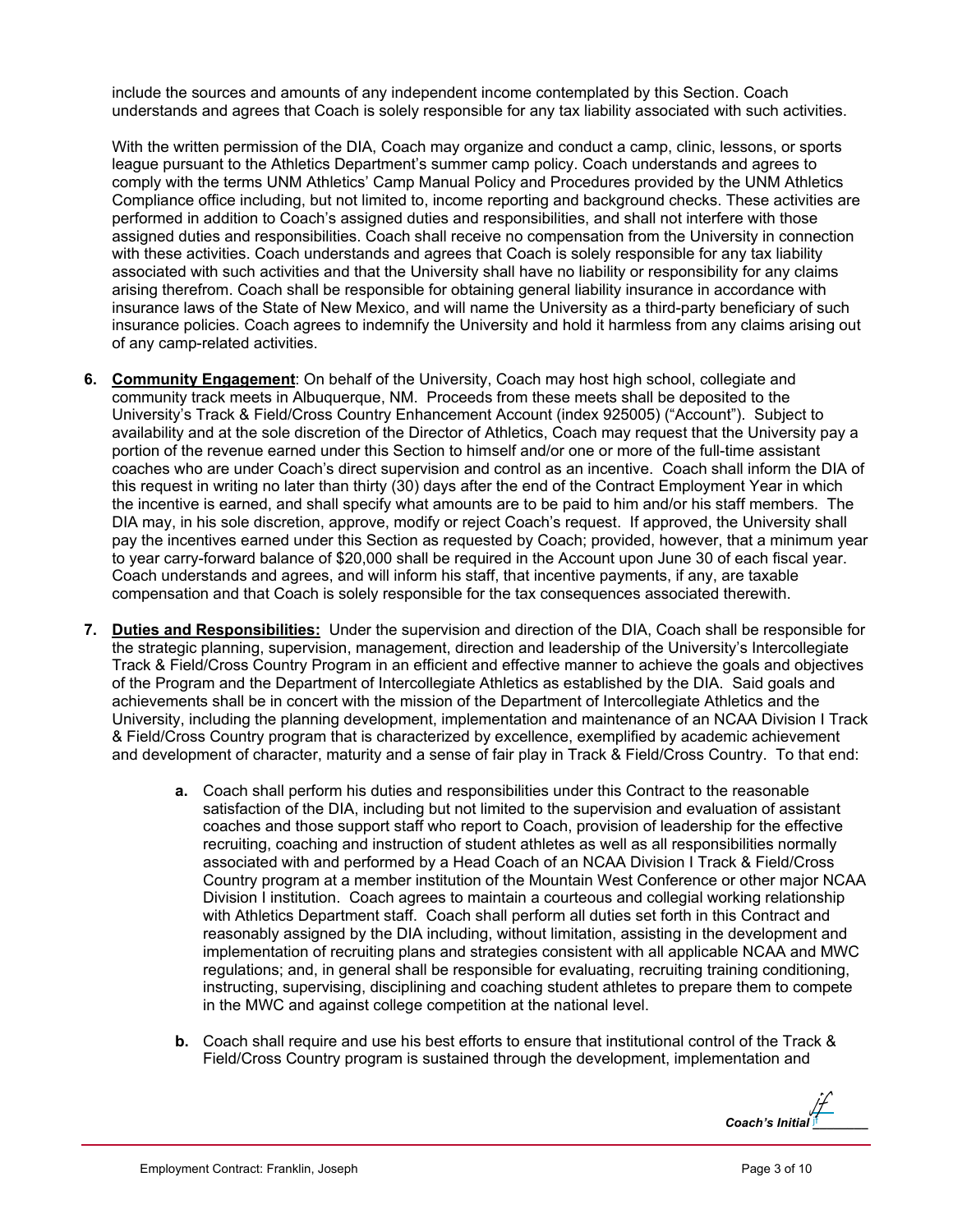maintenance of a vigorous and effective program for compliance with all NCAA, MWC regulations and bylaws, and all policies of the University.

- **c.** Coach shall act and speak positively about the University and the University's athletic programs in private and public forums.
- **d.** Coach shall perform his duties and responsibilities while comporting himself at all times in a professional and personal manner consistent with good sportsmanship and with the high moral, ethical and academic standards of the University and the Department, the MWC, and the NCAA.
- **e.** At no time shall Coach be involved in discreditable conduct that is inconsistent with professional standards of the University, or that is seriously prejudicial to the best interests of the University, or that violates the University's mission in a substantive manner.
- **f.** Coach shall exercise due care such that any personnel under his responsibility or supervision shall comport themselves in a similar manner.
- **g.** Coach shall make every reasonable effort to ensure that all student athletes' academic requirements are met in cooperation with and in support of the University faculty and administration.
- **h.** Coach recognizes and supports the importance to the University of its academic standards and requirements, and Coach hereby agrees to abide by and support these and any future academic standards adopted by the University, in all aspects of his duties and set forth herein.
- **i.** Coach shall not disclose or use any secret, proprietary, or confidential information about the University or its business affairs or activities, all of which shall be deemed "confidential information," except during the term hereof and then only for the benefit of the University.
- **j.** Coach, as a recognized and notable spokesperson for intercollegiate athletics and education, shall support the University administration mission, policies, and decision, in all of his dealing and activities with the public
- **8. Conduct of Athletics Personnel:** Coach, hired to administer, conduct, and/or coach intercollegiate athletics, shall act with honesty and sportsmanship at all times in promoting the honor and dignity of fair play in the context of the high standards associated with collegiate competitive sports. Coach understands and agrees that honesty and sportsmanship at all times, and the promotion of the honor and dignity of fair play in the context of the high standards associated with collegiate competitive sports, are material to this Contract, and that any conduct that undermines these values may be grounds for discipline, which can include termination for cause in accordance with Section 11.

Coach acknowledges that negative statements concerning the Athletics Department, the University, and the State of New Mexico made to the media or in public may be detrimental to recruiting, fundraising, and the morale of coaches, staff and players in the Track & Field/Cross Country program and other programs of intercollegiate athletics and the reputation of the University. Therefore, Coach agrees that Coach is highly encouraged that whenever appropriate and in a timely manner, will first direct any complaint or criticism that Coach may have of a particular University Sports Program, the Athletics Department or the University to the DIA before directing the complaint or criticism to anyone else. This shall not prohibit Coach from making communications protected by whistleblower laws. Further, Coach shall make reasonable efforts to project a positive image with respect to the University, Athletics Department, and Spot Program. Any conduct that disparages the Track & Field/Cross Country Program, Athletics Department or the University may be grounds for discipline, which can include termination for cause in accordance with Section 11.

Coach shall not engage in activities or conduct injurious to the reputation of the University, including without limitation, repeatedly conveying to one person, or conveying to an assembled public group, negative information concerning the University.

*Coach's Initial [\\_\\_\\_\\_\\_\\_\\_\\_](https://secure.na2.echosign.com/verifier?tx=CBJCHBCAABAARaN69nCat8c7HBoDWEQIweKpNJFbQ2Hl)*  jf jf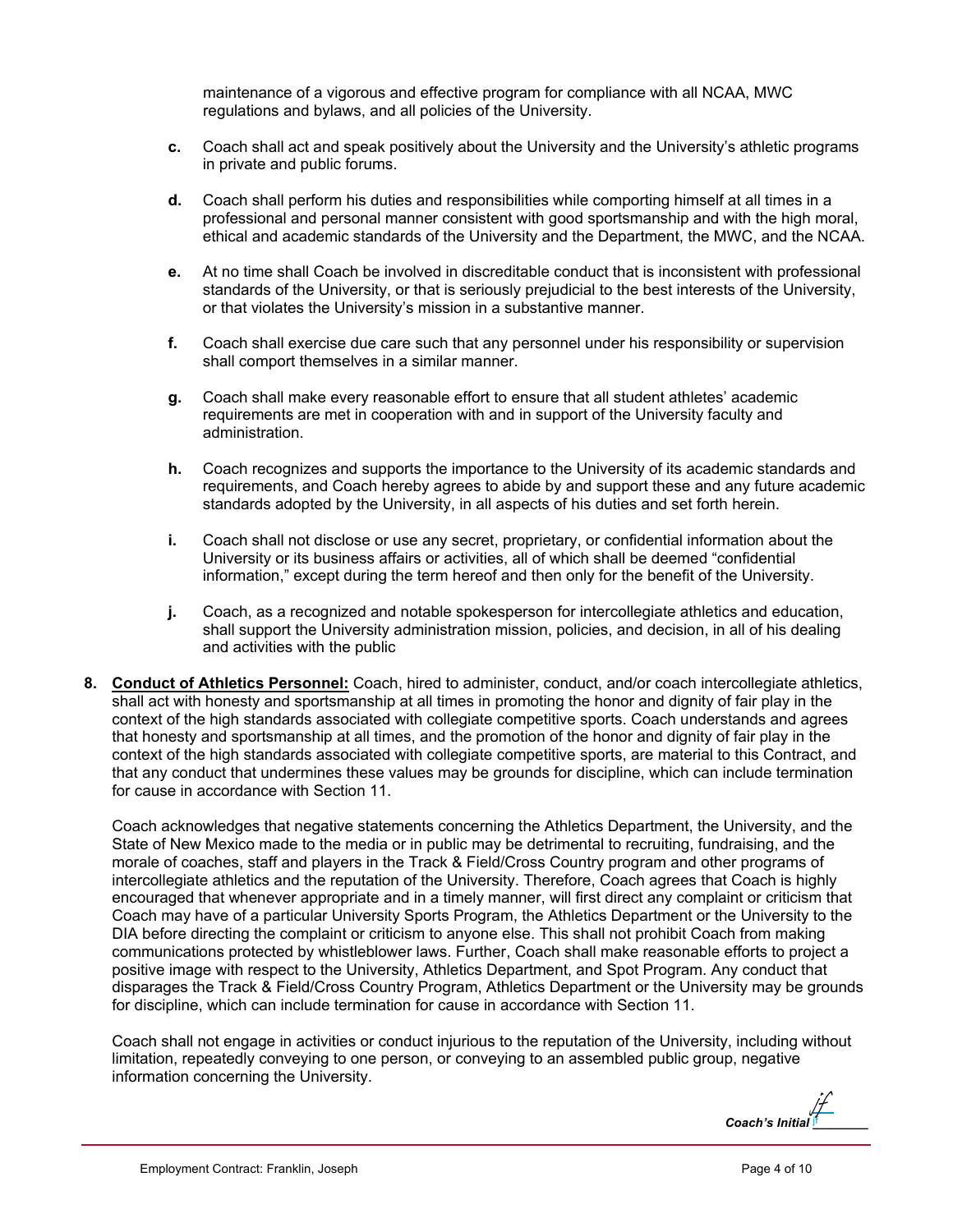- **9. Unethical Conduct:** Coach will refrain from unethical conduct. Unethical conduct may include, but is not limited to, the following examples of misconduct:
	- **a.** Refusal to furnish information relevant to an investigation of a possible violation of an NCAA regulation when requested to do so by the NCAA or the University;
	- **b.** Involvement in arranging for fraudulent academic credit or false transcripts for a prospective or an enrolled student-athlete;
	- **c.** Involvement in offering or providing a prospective or an enrolled student-athlete an improper inducement or extra benefit or improper financial aid;
	- **d.** Furnishing the NCAA or the University false or misleading information concerning Coach's involvement in or knowledge of matters relevant to a possible violation of an NCAA regulation;
	- **e.** Receipt of benefits by Coach for facilitation or arranging a meeting between a student-athlete and an agent, financial advisor, or a representative of an agent or advisor (e.g., "runner");
	- **f.** Refusal to furnish information relevant to an investigation of a possible violation of federal or state law or University policy when requested to do so by lawfully authorized federal or state agents or University officials or when otherwise required to report under University policy; or
	- **g.** Refusal to comply with regulatory or policy requirements, including but not limited to the reporting requirements imposed by the Jeanne Clery Disclosure of Campus Security Policy and Campus Crime Statistics Act, Title IX of the Education Amendments of 1972 (the "Clery Act"), and any and all University policies relating thereto.

Coach's agreement to refrain from unethical conduct is a material term of Coach's employment and this Contract. Coach expressly understands and acknowledges that unethical conduct is sufficient justification for **Termination of Contract for Cause** as described in Section 11.

**10. Compliance With Laws, Policies, Rules and Regulations:** Coach shall be responsible for being fully knowledgeable of, and being in full compliance with, the policies, rules, and regulations of the University, the MWC, or any other conference with which the University may elect to affiliate, the NCAA (as they are currently in force and as they are amended from time to time), as well as applicable federal laws, including but not limited to the Clery Act; Title IX of the Education Amendments of 1972; applicable New Mexico laws; and University policies regarding crime reporting and sexual harassment, including, but not limited to sexual harassment, sexual misconduct, and sexual violence. Coach shall immediately report any apparent or confirmed violations of the above laws, policies, rules, and regulations occurring in the department to the university's compliance staff, the DIA, or UNM's Division of Human Resources, as well as other University official/departments as may be required by University policy. Upon receiving any information about a person who has experienced sexual misconduct, harassment, sexual assault or other sexual violence, Coach shall also report the information to UNM's Office of Equal Opportunity (OEO) within 24 hours, or as soon as reasonably practicable, by calling OEO at 505-277-5251 or by email at oeo@unm.edu. Failure by Coach to report immediately to the University's athletics compliance staff and, as appropriate the DIA or other responsible University official/department, any alleged violations of University, MWC or NCAA policies, rules or regulations by Coach or, upon becoming aware of violations by any coaches, staff members, studentathletes, or other persons under Coach's supervision that become known to Coach, which failure, in the reasonable opinion of the DIA (i) creates material risk for the University or Program or (ii) negatively affects the University or the Program in a material manner, shall subject Coach to disciplinary or corrective action as set forth in the NCAA enforcement procedure. Such failure to report shall also subject Coach to immediate suspension, at the University's sole discretion, for a period of time without pay, or termination as described in Section 11

*Coach's Initial [\\_\\_\\_\\_\\_\\_\\_\\_](https://secure.na2.echosign.com/verifier?tx=CBJCHBCAABAARaN69nCat8c7HBoDWEQIweKpNJFbQ2Hl)*  jf jf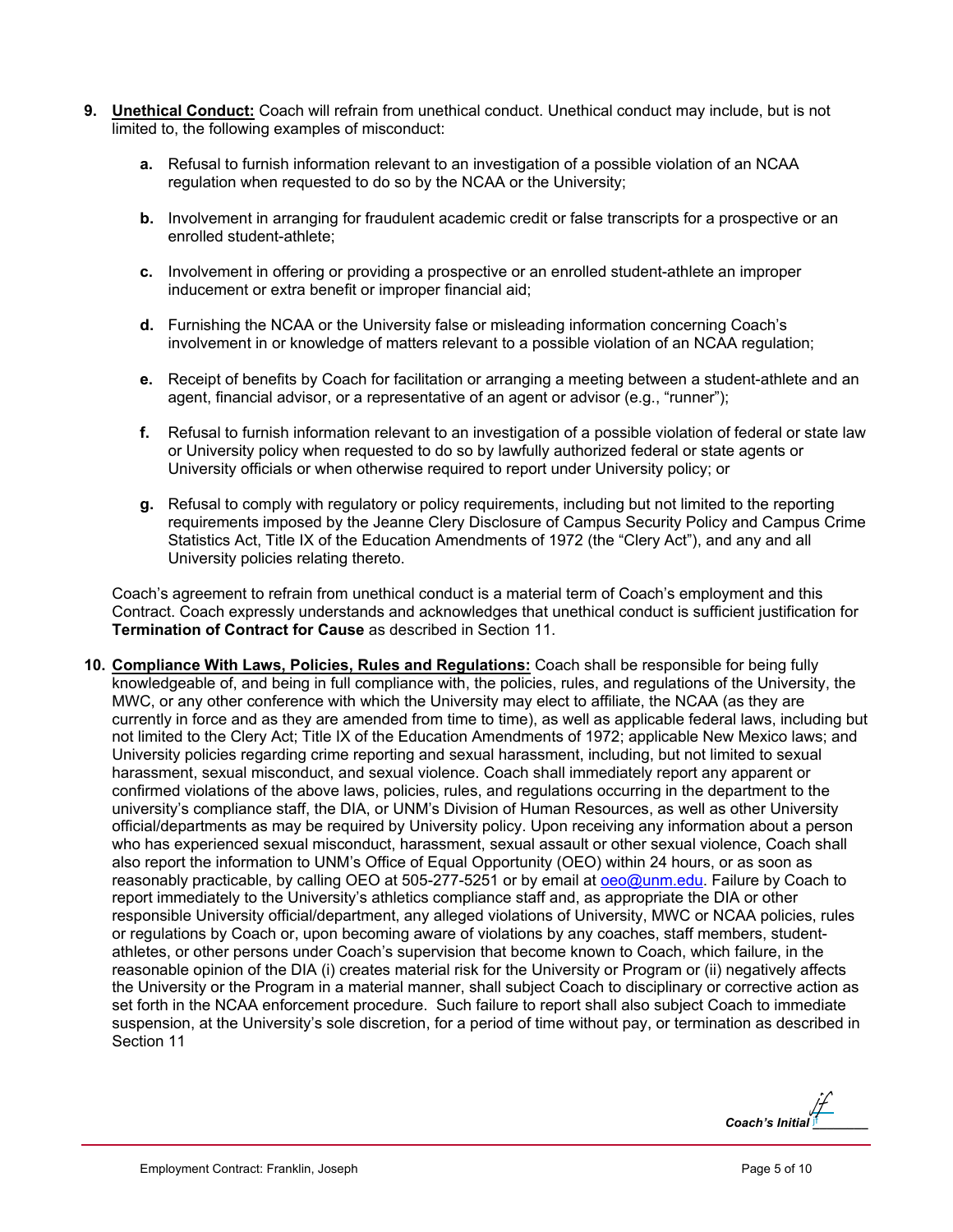If the University determines that Coach is in violation of MWC or NCAA rules and regulations while employed by the University, or was in violation of NCAA or conference rules and regulations during prior employment at another NCAA member institution, Coach shall be subject to disciplinary or corrective action as set forth in the NCAA enforcement procedure and may be suspended by the University at the University's sole discretion for a period of time without pay, or terminated as described in Section 11. If Coach fails to meet Coach's obligations as stated in this Section or fails to complete any University-required training within six (6) months of the Effective Date of Coach's employment, or otherwise fails or refuses to meet his obligations under any law, regulation, policy or procedure, Coach may be subject to disciplinary action up to and including suspension and/or termination as described in Section 11.

Coach specifically acknowledges and agrees that Coach's compliance with applicable laws, policies, rules, and regulations are material obligations of this Contract.

- **11. Non-Applicability of University Employment Policies and Due Process Guarantees:** This Contract creates no expectancy of or property interest in continued employment with the University. Accordingly, no provisions of the University Administrative Policy manual (UAP) addressing or governing separation of employment, discipline and contract employees generally are applicable to Coach. No due process guarantees relating to progressive discipline, suspension, discharge, and appeal processes are accorded to Coach under this Contract. All rights, processes and notices afforded to Coach or required from Coach are specifically enumerated under sections 11, 12 and 13 of this Contract.
- **12. Termination of Contract for Cause:** The University reserves the right to immediately terminate this Contract for cause at any time. Cause includes violation of any material obligation of Coach under this Contract or any amendments hereto. In addition to a material breach of this Contract, the parties agree that the following items constitute cause for termination under this Section:
	- **a.** insubordination;
	- **b.** Coach's neglect of, or failure or refusal to perform, his duties as Head Coach in any material respect after receiving written notice of such failure or refusal from the DIA.
	- **c.** malfeasance;
	- **d.** Coach's failure to comport himself in a manner consistent with good sportsmanship or the moral, ethical or academic standards specified in this Contract or in University policies and regulations;
	- **e.** failure of Coach or any other person under his supervision and direction to comply with applicable standards or regulations of the MWC or the NCAA, federal or state law, or University rules, regulations or policies, as amended from time to time, regardless of whether such violation results in the imposition of sanctions or other consequences;
	- **f.** Coach's failure to promote an atmosphere of compliance or properly and effectively monitor personnel under his supervision and direction which results in material non-compliance by Coach's personnel with applicable standards or regulations of the MWC or the NCAA, federal or state law, or University rules, regulations, or policies, as amended from time to time, regardless of whether such violation results in the imposition of sanctions or other consequences;
	- **g.** Coach's instruction to any assistant coach, student or other person to respond inaccurately or incompletely to any request or inquiry concerning a matter relevant to University's athletic programs or other institution of higher learning which shall be propounded by University, the NCAA, the MWC or other governing body having supervision over the athletic programs of University or such other institution of higher learning, or required by law;

*Coach's Initial [\\_\\_\\_\\_\\_\\_\\_\\_](https://secure.na2.echosign.com/verifier?tx=CBJCHBCAABAARaN69nCat8c7HBoDWEQIweKpNJFbQ2Hl)*  jf jf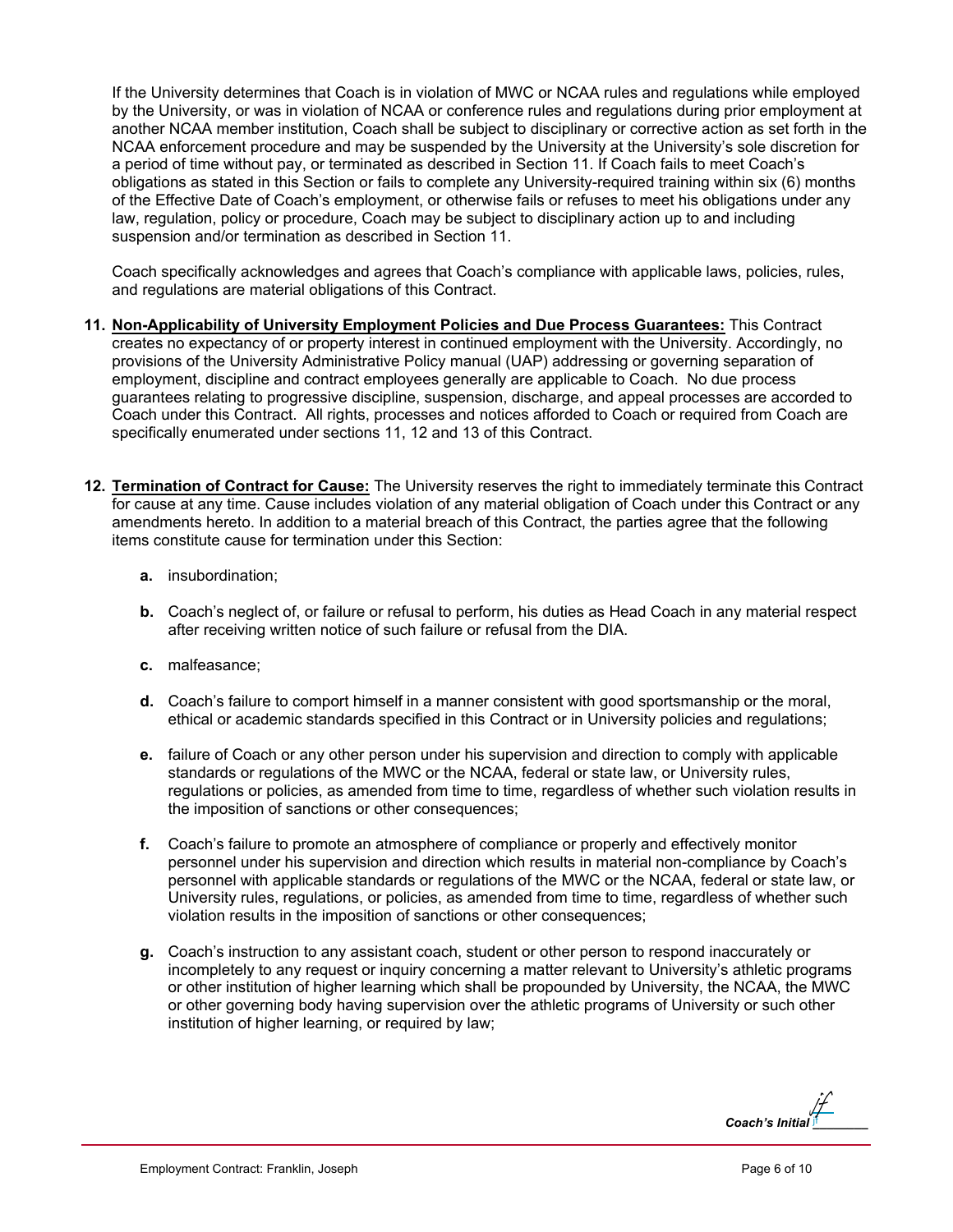- **h.** Coach's failure to fully cooperate in the enforcement and implementation of any drug testing and/or education program established by the University, the MWC, the NCAA, or pursuant to federal or state law that is applicable to student athletes or other employees of the University;
- **i.** Coach's being charged with, indicted for, or pleading no contest to or being convicted of (i) any felony; or, (ii) any misdemeanor involving gambling, drugs or alcohol. For purposes of termination of this Contract for cause, the parties agree that a conviction or plea will serve as conclusive evidence of the commission of the alleged crime by Coach;
- **j.** engaging in conduct which either (i) displays a continual, serious disrespect or continual, serious disregard for the mission of the University, (ii) brings Coach into public disrepute (iii) constitutes moral turpitude or breaches the high moral and ethical standards applicable to Coach as a visible representative of the University;
- **k.** major or repeated minor violation of policies, rules, or regulations of the University; major or repeated secondary infractions of the MWC or NCAA rules (including any similar infraction which may have occurred at Coach's prior employment); major or repeated minor violation of New Mexico or federal laws, regulations, or policies;
- **l.** Coach's misconduct, whether or not relating to Coach's employment, which is not in the best interest of the University or which violates the University's mission, interests, policies, or regulations, and which causes material damage to the reputation or dignity of the University or its athletics program;
- **m.** participating in any (i) gambling, bookmaking, wagering, or betting involving any athletic contest whatsoever wither by soliciting, placing or accepting a bet or wager or through a bookmaker, a pool, or any other method of gambling; or (ii) counseling, instruction, encouraging, or permitting any student-athlete, assistant coach, or other individual under or subject to Coach's control, authority, or supervision to participate in such activity;
- **n.** failure to report promptly to the DIA in writing any violations or potential violations known to Coach of University Rules including, but not limited to, those by Coach, his assistant coaches, student athletes or other persons under the direct control or supervision of Coach;
- **o.** failure to take reasonable steps to ensure the physical and mental wellbeing of student athletes on the Track & Field/Cross Country team;
- **p.** willful or grossly negligent conduct injurious to the University's Intercollegiate Track & Field/Cross Country Program or the University;
- **q.** any other reason constituting adequate cause for termination pursuant to official written policies of the University or its Athletics Department;

If this Contract is terminated for cause, the University shall have no further liability except for base salary and fringe benefits accrued to the date of termination.

Nothing in this Section shall prevent, limit or otherwise interfere with the University's right to terminate the services of the Coach without cause at any time subject to the provisions of Section 13 herein. Therefore, this Section creates no expectancy of or property interest in continued employment and no University Administrative Policy addressing or governing progressive discipline, discharge or the appeal process for discharge shall be applicable to Coach.

**13. Termination by Request of Coach:** Coach may terminate this Contract at any time upon written notice to the DIA. In the event that Coach terminates this Contract pursuant to this Section, the University shall have no further liability except for base salary and benefits accrued to the date of termination.

*Coach's Initial [\\_\\_\\_\\_\\_\\_\\_\\_](https://secure.na2.echosign.com/verifier?tx=CBJCHBCAABAARaN69nCat8c7HBoDWEQIweKpNJFbQ2Hl)*  jf jf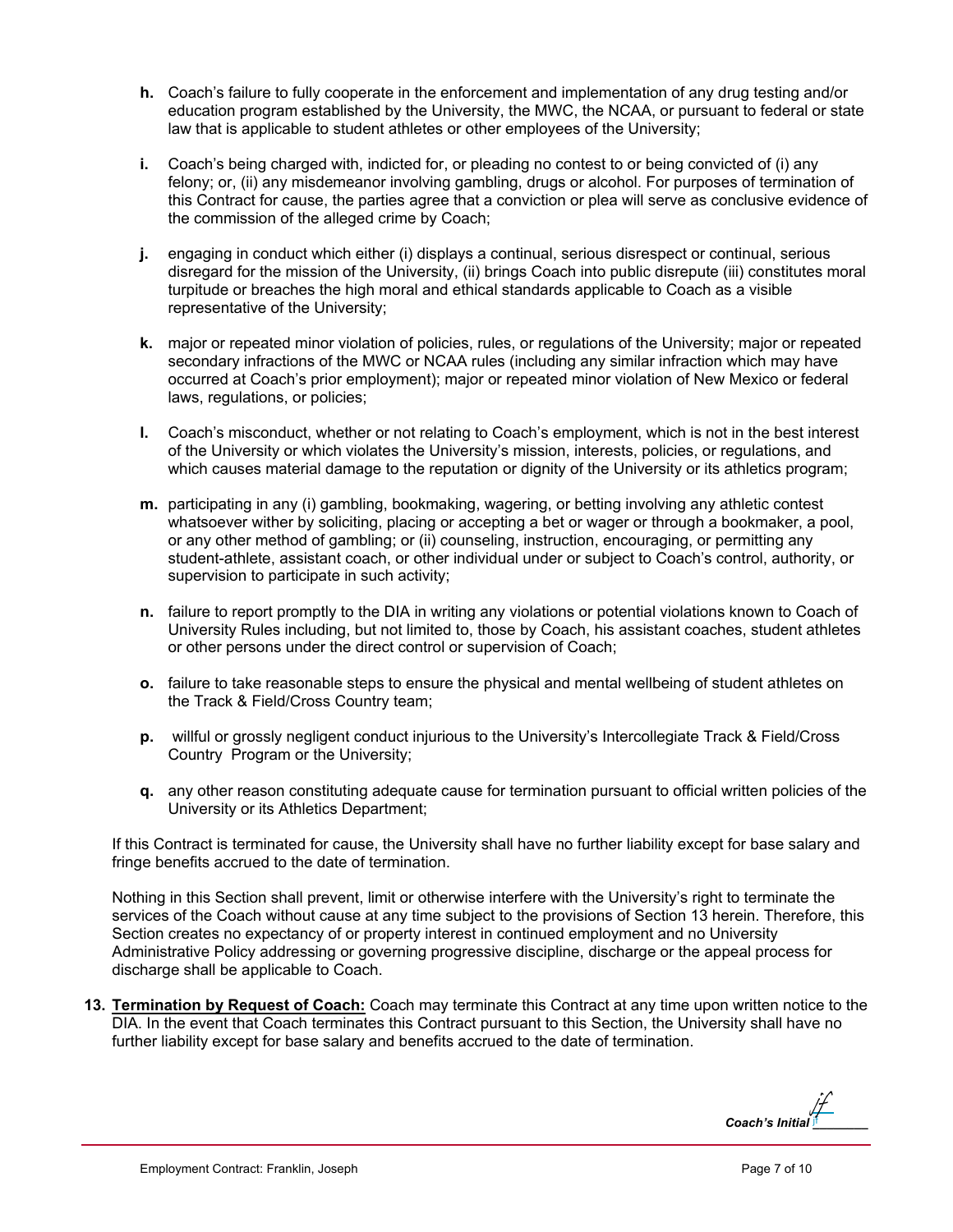Coach understands and agrees that termination of this Contract pursuant to this Section prior to the expiration of the Contract Term will cause irreparable harm to the reputation and athletic programs of the University in an amount not capable of precise calculation or quantification. Therefore, if Coach terminates this Agreement during the Contract Term then Coach agrees to pay to the University as liquidated damages, and not as a penalty, as follows:

| If termination occurs in Contract Employment Year One:   | \$150,000.00 |
|----------------------------------------------------------|--------------|
| If termination occurs in Contract Employment Year Two:   | \$75,000.00  |
| If termination occurs in Contract Employment Year Three: | \$25,000.00  |
| If termination occurs in Contract Employment Year Four:  | $$0$ (zero)  |
| If termination occurs in Contract Employment Year Five:  | $$0$ (zero)  |

Liquidated damages may be modified to a lesser amount at the discretion of the DIA, with approval of the University President.

Pursuant to this Section, any sum of liquidated damages shall be paid in full to the University within thirty six (36) months of termination. Failure to pay the full sum of liquidated damages shall constitute a material and actionable breach of this Contract. The liquidated damages shall be the University's sole and exclusive quantification and limitation of Coach's damages owed to the University pursuant to this Section and the University shall seek no other remedies or damages whatsoever against Coach related to Coach's termination of this Contract.

- **14. Termination by Request of University:** The University may voluntarily terminate this Contract at any time by giving Coach written or verbal notice. Notwithstanding any terms or provisions of this Contract or that may be found in University policy regarding employment that may be interpreted to the contrary, or unless otherwise specifically agreed to in writing, Coach's employment relationship with the University shall terminate upon delivery of the notice of termination or as otherwise set forth in the notice of termination.
	- **a. Severance:** In the event of termination of this Contract by the University other than for cause as defined in Section 11, the University agrees to pay, and Coach agrees to accept, as severance, the sums stated in the chart, below:

If the termination occurs in Contract Employment Year One: \$150,000.00 If the termination occurs in Contract Employment Year Two: \$75,000.00 If the termination occurs in Contract Employment Year Three: The remainder of payment owed

If the termination occurs in Contract Employment Year Four: The remainder of payment owed

If the termination occurs in Contract Employment Year Five:

to Coach for the remaining period of Contract Year Three to Coach for the remaining period of Contract Year Four to Coach for the remaining period of Contract Year Five

The sums described in this Section shall be deemed a severance payment to Coach and shall be paid in approximately equal monthly payments to Coach over the greater of thirty six (36) months or the number of months remaining in the Contract Term at the time of termination, on the last day of each month following termination, with New Mexico and federal tax withholdings associated with the payment of salary withheld, until paid. Coach understands and agrees that there will be no retirement withholding or contribution on the severance payments described in this Section, and that no benefits of any kind will accrue to Coach as a result of such payment. Coach agrees that as a condition of receiving any severance payments under this Section, except for any earned but unpaid compensation to the date of termination and any legally protected rights Coach has under any employee benefit plan, Coach must agree to not disparage the University and must execute a jf

*Coach's Initial [\\_\\_\\_\\_\\_\\_\\_\\_](https://secure.na2.echosign.com/verifier?tx=CBJCHBCAABAARaN69nCat8c7HBoDWEQIweKpNJFbQ2Hl)* 

jf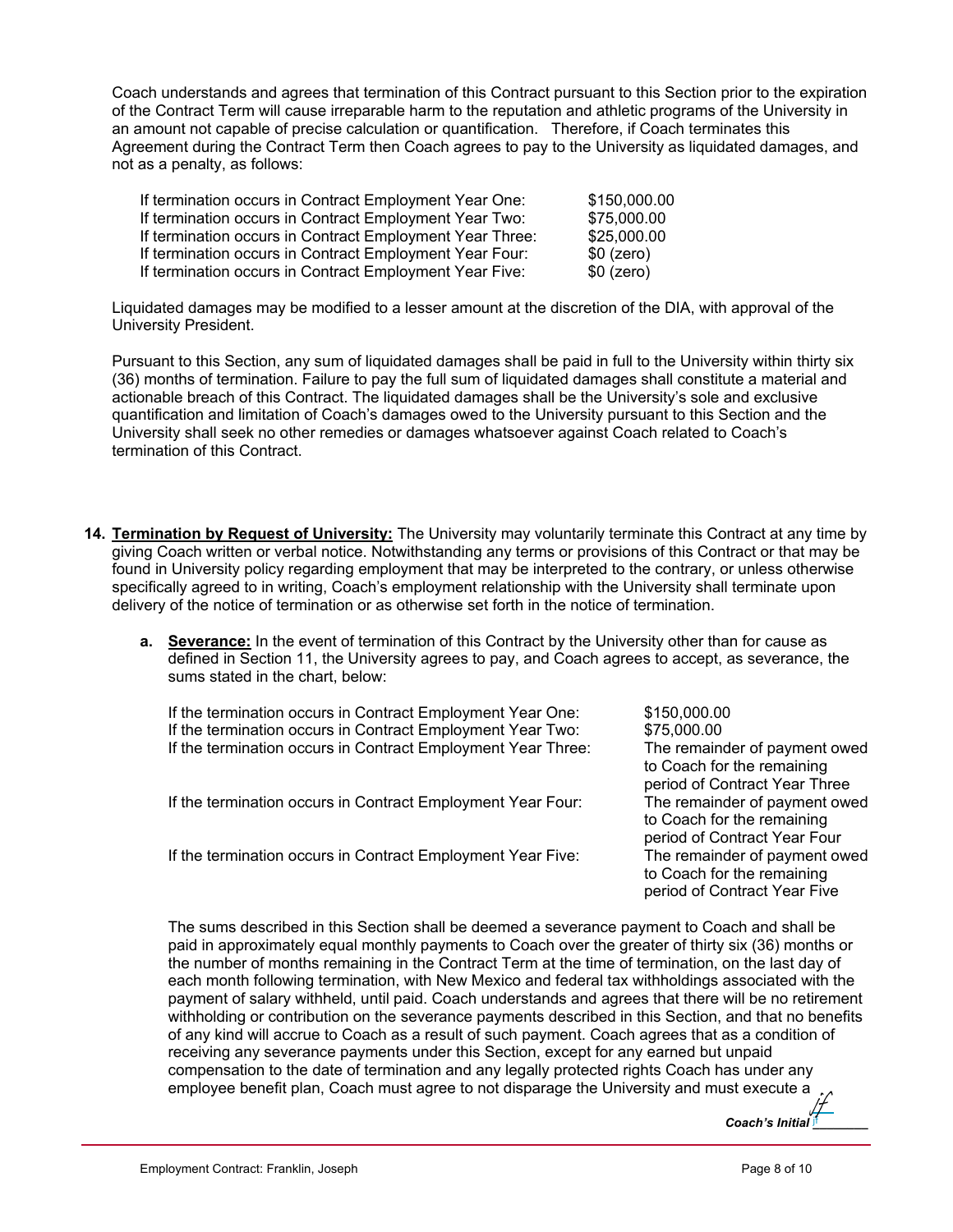comprehensive release in a form to be determined by the University, in its sole discretion (the "Release"). Severance payments will not commence until Coach has fully executed the Release.

**b. Mitigation/Offset:** Coach agrees that the University's obligation to make payments under this Section shall be subject to Coach's obligation to mitigate his damages by immediately making reasonable, good faith and diligent efforts to obtain other employment. Should Coach obtain Track & Field or Cross Country related employment, including employment as a media consultant, on-air personality or analyst, the University's financial obligations under this Section shall cease so long as Coach's monthly compensation from such employment, including base salary, deferred compensation, public relations and bonuses and incentive salary actually earned or received, but excluding reasonable and usual non-monetary fringe benefits such as health and life insurance, club memberships and use of vehicles ("Monthly Compensation"), is equal to or greater than the University's obligation to pay severance under this Section, prorated on a monthly basis.

If Coach's Monthly Compensation from such employment is less than the University's monthly obligation to pay severance under this Section, the amount of the University's obligation to pay severance shall be reduced by the amount of Coach's Monthly Compensation from such employment.

Any amount received in mitigation of damages by Coach that acts as an offset against the amount paid by the University shall apply retroactively.

**c. Notice:** Coach shall promptly, but no less than ten (10) days from acceptance of other employment, notify the DIA in writing of such employment and the total compensation to be paid to Coach for the employment. In addition, Coach agrees to provide the University with a copy of Coach's W-2 form for each calendar year as long as the University has the obligation to make severance payments under this Section.

Except as otherwise expressly provided in this Section, all rights and obligations due from each party to the other under this Contract shall cease upon the effective date of termination as set forth in the notice required by this Section. Additionally, no notice from the University shall be required for the Contract to expire by its terms on June 30, 2024, and there exists no expectancy of renewal of this Contract.

- **15. Termination by Disability or Death**: It is expressly understood and agreed that this is a personal service agreement between the parties and that in the event of the incapacity of Coach to the degree that she is rendered incapable of performing the obligations and duties contained in this Contract for a period of more than ninety (90) consecutive days, as certified by two (2) physicians selected or approved by the University, or his untimely demise, this Contract shall terminate and the University shall have no further financial or other obligation whosoever hereunder except to pay Coach his base salary and benefits accrued to the date of termination.
- **16. Complete Employment Contract:** This Employment Contract and any Exhibits attached hereto and incorporated herein by reference, constitute the final and complete agreement between the parties. Any amendments or further addenda, hereafter agreed to by both parties, shall be in writing and executed with the same formality. All prior and contemporaneous negotiations and agreements pertaining to Coach's employment by the University are deemed incorporated into this Contract and such documents and instruments are deemed to have been abandoned if not so incorporated. No verbal understandings, statements, promises, or inducements contrary to the terms of this Contract exist.
- **17. Severability:** If any provision of this Contract is held to be invalid or unenforceable for any reason, such provision shall be ineffective to the extent of such invalidity or unenforceability; provided, however, that the remaining provisions will continue in full force without being impaired or invalidated in any way unless such invalid or unenforceable provision or clause shall be so significant as to materially affect the Parties' expectations regarding this Contract. The Parties shall replace any invalid or unenforceable provision with a valid provision which most closely approximates the intent and economic effect of the invalid or unenforceable provision.

*Coach's Initial [\\_\\_\\_\\_\\_\\_\\_\\_](https://secure.na2.echosign.com/verifier?tx=CBJCHBCAABAARaN69nCat8c7HBoDWEQIweKpNJFbQ2Hl)*  jf jf